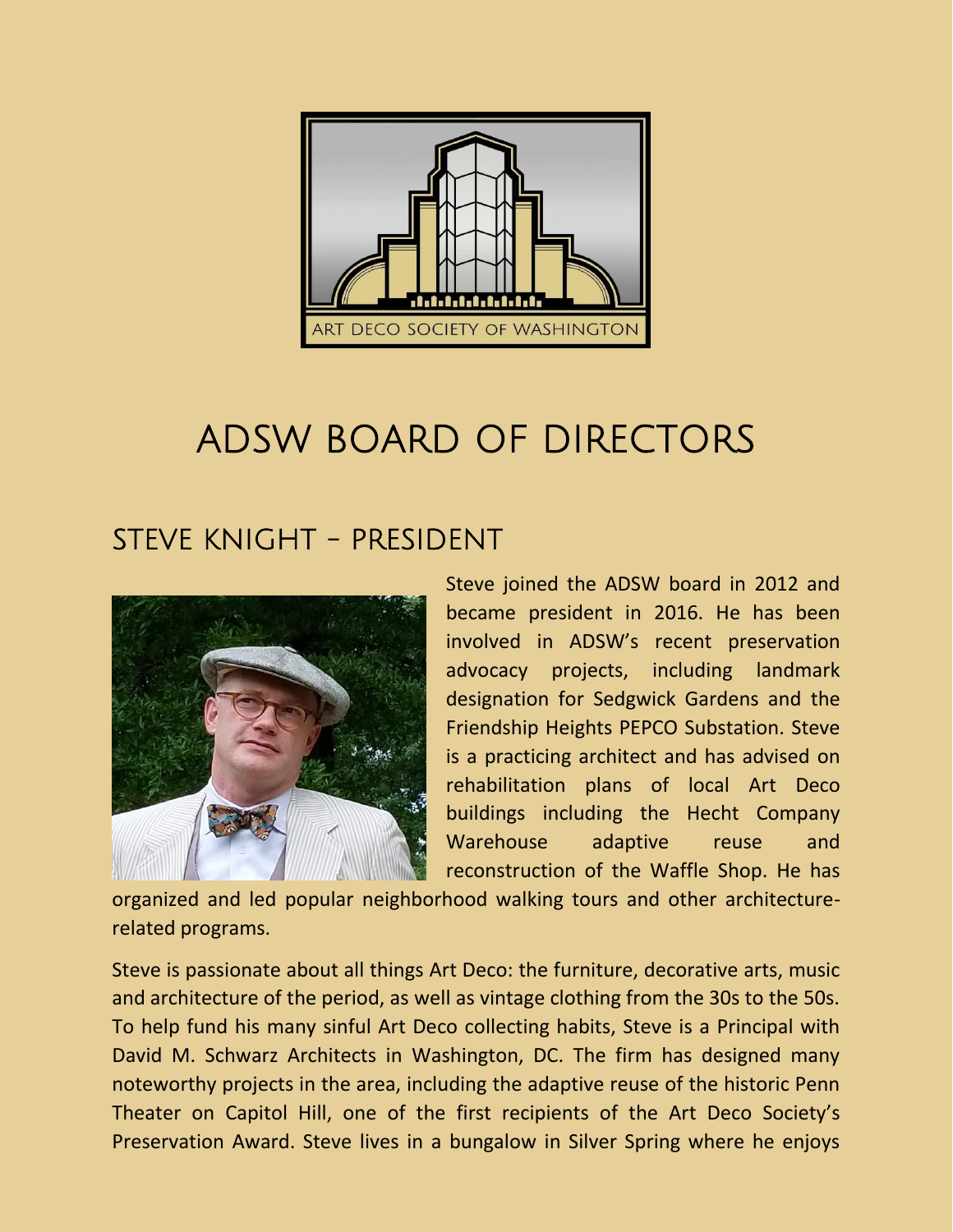visiting the beautiful AFI Silver Theater, mixing vintage-inspired cocktails and dancing with his wife Karen.

### Isabelle Puleo Yerger - Vice President, General Counsel & Website/SOCIAL MEDIA MANAGER



Isabelle joined the ADSW Board in the Spring of 2012 and serves as Vice President, General Counsel and manages ADSW's website and social media. Her interest in vintage design and architecture began at an early age and she enjoys collecting vintage clothes, jewelry and household items. Her interest in Art Deco began when she served as a tour guide of the historic Fox Theatre in Atlanta, GA in the early 1990s. She is

now very pleased to work with ADSW to help in its preservation and education efforts and to bring fellow Decophiles together for social events and activities. An attorney by trade, she works in small boutique law firms in Washington, D.C. and Crownsville, Maryland and lives in Maryland with her husband and two daughters.

#### Jim Linz - President Emeritus



Jim is the owner of Deco-Rations antiques and author of five books on Art Deco:

Art Deco Chrome (1990); Electrifying Time; Telechron and GE Clocks (2001); Westclox Electric (2004); Westclock Windupm (2004); Merchant Motors: The Art of R.M. Merchant (2012).

He is the editor/publisher of the Art Deco Society's

quarterly magazine, Trans-Lux, and is currently working on a series of books on automotive design. As an antique dealer, Jim sells primarily at Modernism shows such as 20<sup>th</sup> Century Cincinnati, the Michigan Modernism Exposition, and the Art Deco Society's own Exposition of 20<sup>th</sup> Century Decorative Arts, which he helps manage. He recently launched an online store – Deco-Rations.net.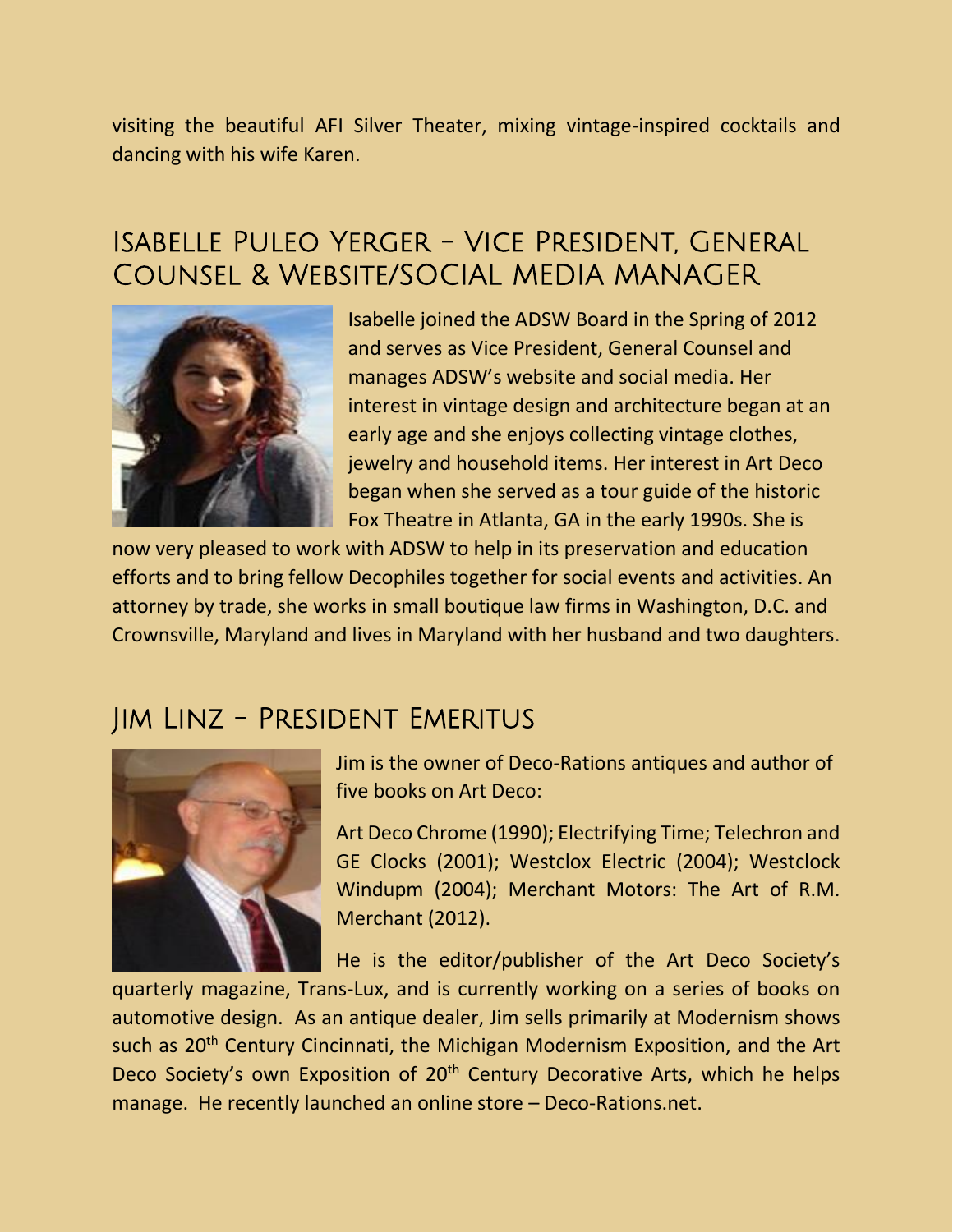A native Washingtonian, Jim grew up in Kensington. After graduating from Atlanta's Emory University, he returned to Washington, spending almost 30 years as a management and policy analyst for the U.S. General Accounting Office, retiring as an Assistant Director. He has lived in Northern Virginia for the past 30 years, first in Burke and currently in Chantilly.

#### LOU SIMCHOWITZ - TREASURER



Lou is a devoted admirer of posters and other graphic arts of the Art Nouveau and Art Deco periods. If time travel were possible, Lou would be the first to sign up and arrange a visit to Paris in the 1890's to experience the café and cabaret scene. He became a member of the Society in 2001, shortly after moving to the Washington DC area and has lived in New York, Boston, and St. Louis. Lou wanted to learn more about the rich architectural

heritage of our community and to visit buildings that are living testimonials to that bygone era. Helping to preserve such treasurers and delighting in these links to the part are what motivated Lou to join the Board, first as Deputy Treasurer in 2003-2005, and then, after leaving the Board for a few years, rejoining as Treasurer in 2010. Professionally, Lou is an academic, scientific researcher, medical educator, and hospital administrator. Until recently, he worked at the National Institutes of Health in Bethesda, Maryland, where he oversaw the research training and career development of young aspiring scientists. He lives close by in Chevy Chase, Maryland.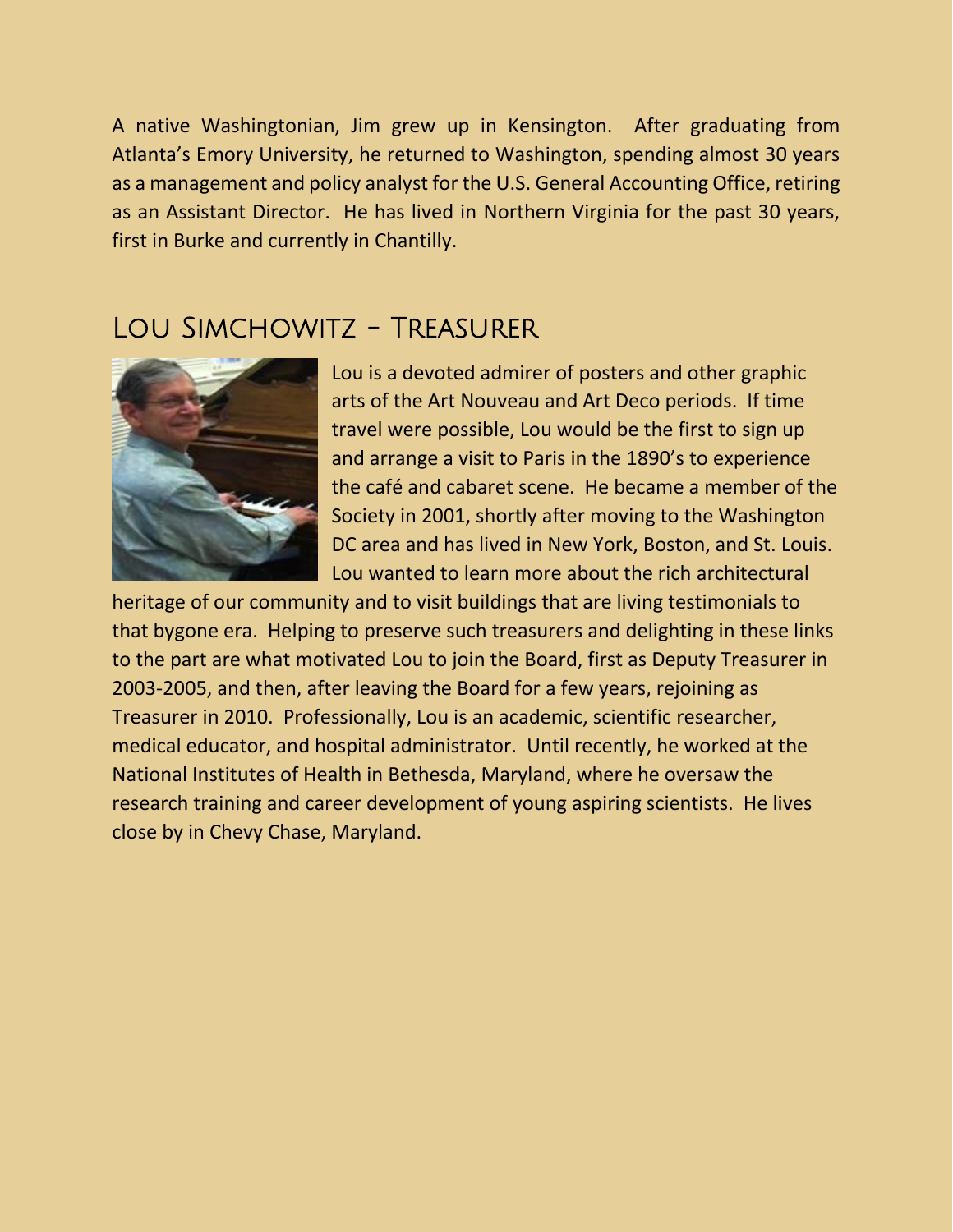## David Lefever – OUTREACH, Membership & DEVELOPMENT CHAIR; FILM CLUB Co-CHAIR



The Art Deco period intrigues David – It was a uniquely dynamic time squeezed by two World Wars. Art Deco is more than stylized, modern design. It is an integral part of our country's culture as we matured in the face of Prohibition, Women's Suffrage, the Roaring Twenties/Jazz Age, the Great Depression, and the streamlined revolution of architecture, transportation and industry. It is a period worth understanding, enjoying and preserving. Less intriguing, David is an investment banker specializing in mergers &

acquisitions, and his work with ADSW competes for his time with judging competition BBQ and underwater photography.

#### Linda Lyons - Board Member



Linda is an architectural historian with varied interests. For ADSW she serves as chair of education committee. She researched and wrote a brochure entitled "Metro-Deco: A Guide to Metro-Accessible Art Deco Architecture Of The Washington Metropolitan Area" and has developed, researched and led a variety of bus and walking tours and presented lectures on Washington's Art Deco architecture. In Maryland, she

has been closely associated with Save Our Seminary's successful efforts preserve the National Park Seminary historic district site for adaptive reuse. She was associated with the National Building Museum for 10 years as staff member in charge of tours and docents, where she also led architectural tours both inside and outside the walls of the museum, organized public programs, and wrote: "Building a Landmark: A Guide to the Historic Home of the National Building Museum" published by the museum.